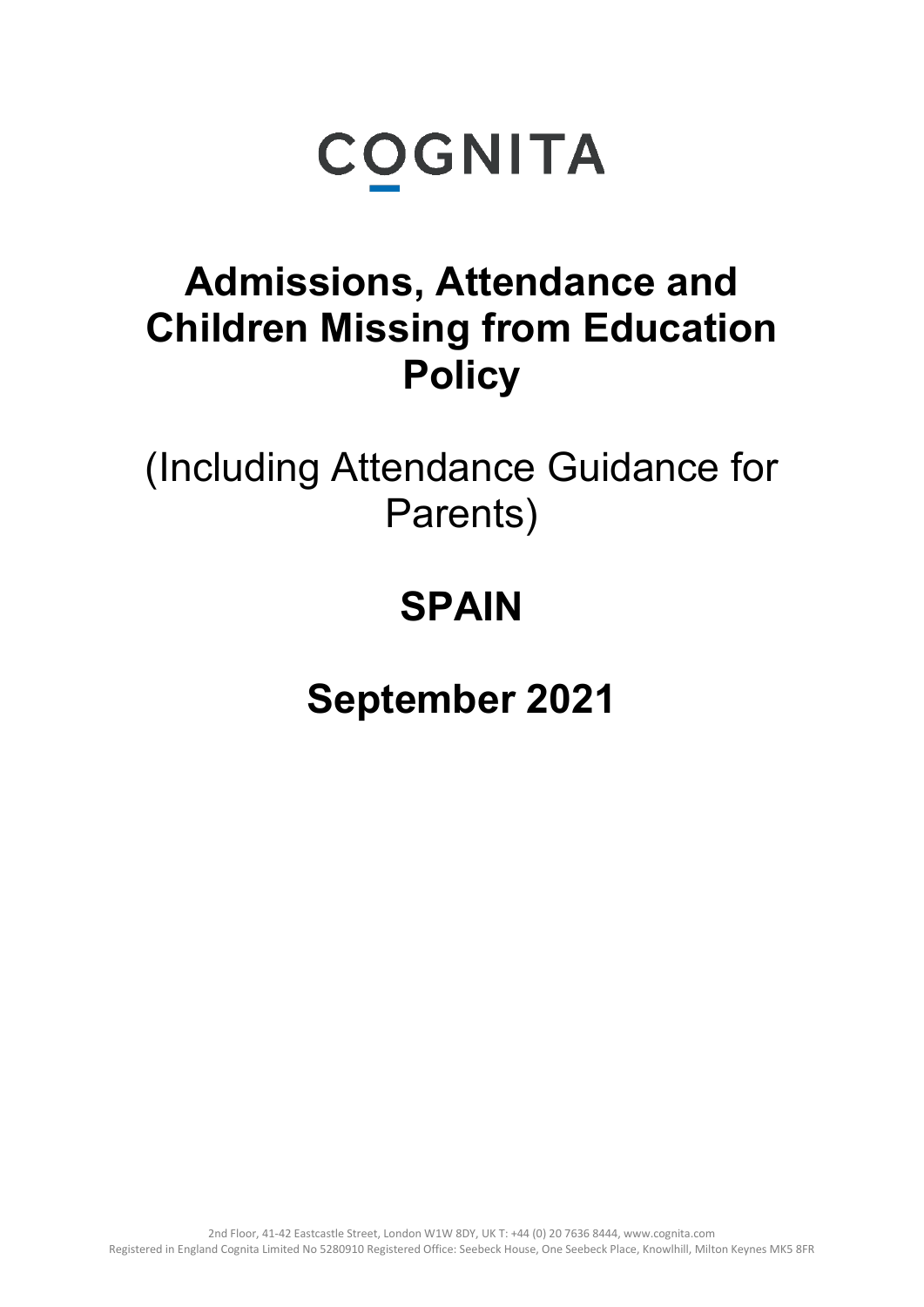#### **Policy Statement**

The school maintains its Admissions and Attendance Registers in accordance with BSO Standards, as amended from time to time. The school adheres to BSO Standards when dealing with Children Missing from Education. The school will work in a collaborative way with external agencies, in accordance with the principles of Working Together to Safeguard Children.

#### **Purpose**

The purpose of this policy is to outline the approach taken to:

- Recording information at the point a pupil is admitted to the school;
- Recording attendance information on a daily basis;
- Recording information at the point a pupil leaves the school; and
- Managing a situation when a pupil is deemed missing from education.

#### **Content**

- 1 Admissions<br>2 Attendance
- **Attendance**
- 3 Children Missing from Education

### **1 Admission of Pupils**

- For each pupil, the Admissions Register must contain:
	- Name in full:
		- Sex;
		- Name and address of every person known to the proprietor to be a parent of the pupil (and an indication of which parent the pupil normally lives with and which parents hold parental responsibility) – Note: parents holding parental responsibility, even if not actually caring for the child, have a right to receive relevant information from the school in respect of any pertinent matter affecting the child, unless a court order indicates otherwise. Where a parent notifies the school that a pupil will live at another address, in addition or instead; the new address, the full name of the parent with whom the pupil will normally live with in future and the date from which it is expected the pupil will normally live there, where it is reasonably practicable for the school to ascertain this information;
	- At least one telephone number at which the parent can be contacted in an emergency;
	- Day, month and year of birth;
	- Day, month and year of admission or re-admission to the school;
	- Name and address of the school last attended, if any; and
	- The name of the destination school (or additional school, in the case of dual registration) notified by a parent and the first date of attendance, where it is reasonably practicable for the school to ascertain this information (a new requirement from September 2016).
- 1.2 The name of a pupil must be included in the register from the beginning of the first day on which the school has agreed, or has been notified, that the pupil will attend the school. For most pupils the expected first day of attendance is the first day of the school year.
- 1.3 Local legislation does not require the school to inform their local authority (where the school is situated) when a pupil's name is going to be deleted from the Admissions Register. However, under certain circumstances that is at non-standard transitions, the school will make every effort to obtain confirmation in writing from the new school that a child is registered.

. In summary, these are:

- When the child has been taken out of school to be home educated;
- When the family has apparently moved away;
- When the child has been certified as medically unfit to attend;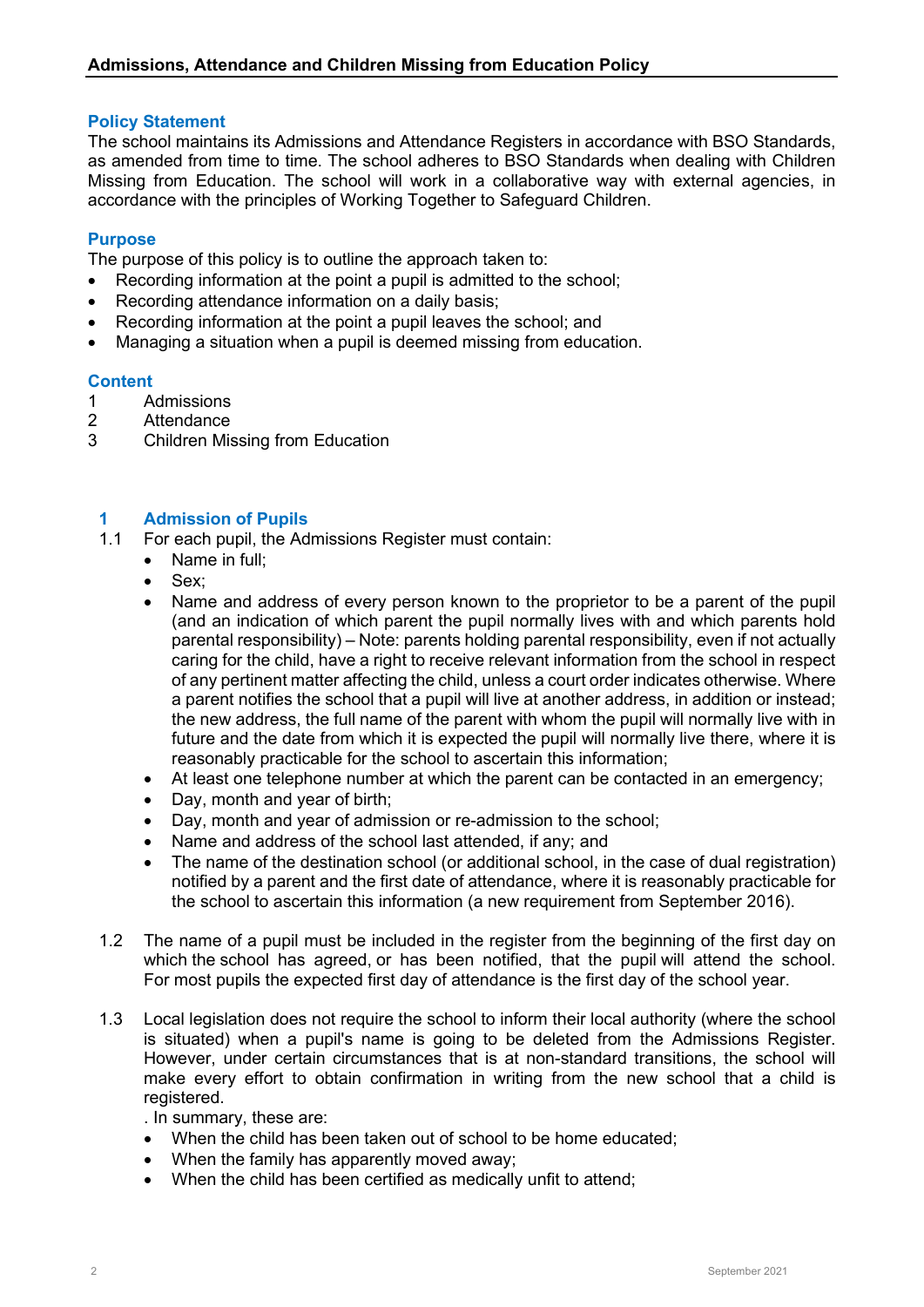- When the child is in custody for more than four months; and
- When the child has been permanently excluded.

### **2 Attendance**

#### **Introduction**

It is important that staff, parents and pupils are familiar with this policy. Regular school attendance from an early age creates a culture about the importance of education and learning so that all can benefit equally. Missing learning time leaves children vulnerable to falling behind and it is well known that poor attendance leads to lower levels of achievement. The foundation for good attendance is a strong partnership between the school, parents and the child, beginning from the Early Years.

#### 2.2 The legal framework

- Legislation specifies the legal responsibility of parent/carer(s) of statutory school age children to ensure they attend school. All children, regardless of their circumstances, are entitled to an efficient full-time education which is suitable for their age, ability, aptitude and any special educational needs; either by regular school attendance or home education.
- The same law requires the school to have an Admissions Register and an Attendance Register, and to place all children on both registers. Failure to do so is an offence.

#### 2.3 Link between attendance and achievement

There is clear evidence of a link between poor attendance at school and low levels of achievement, as well as a strong link between truancy and antisocial behaviour.

#### 2.4 Parent/carer(s) responsibilities

- Encourage regular and punctual attendance, being fully aware of their legal responsibilities.
- Ensure that the child in their care arrives punctually, prepared for learning.
- Provide clear reasons for any absence which ensures the school can code the absence properly and accurately.
- Contact the school on the first day of the child's absence as early as possible and preferably before the start of the school day.
- Avoid making arrangements to remove children from school during term time.
- Respond helpfully and positively to any enquiry made by the school to ascertain the reason for any absence, including any safeguarding matter.

#### 2.5 School responsibilities

- Promote good attendance and reduce absence, including persistent absence (deemed as attendance below 90%).
- Work to ensure every pupil has good attendance so he/she can access the education he/she is entitled to.
- Act early to address patterns of absence.
- Encourage parents to ensure their child attends all learning opportunities regularly and punctually.
- Keep accurate and efficient records of attendance and registration at school, including attendance at all after school and before school activities.

We achieve this in the following ways:

- Teachers must take a register at least once in the morning and once in the afternoon;
- Mark all children not present by the designated time, taking account of absence notes;
- Follow up un-notified absence as outlined in staff handbook with a telephone call to the parent/carer(s);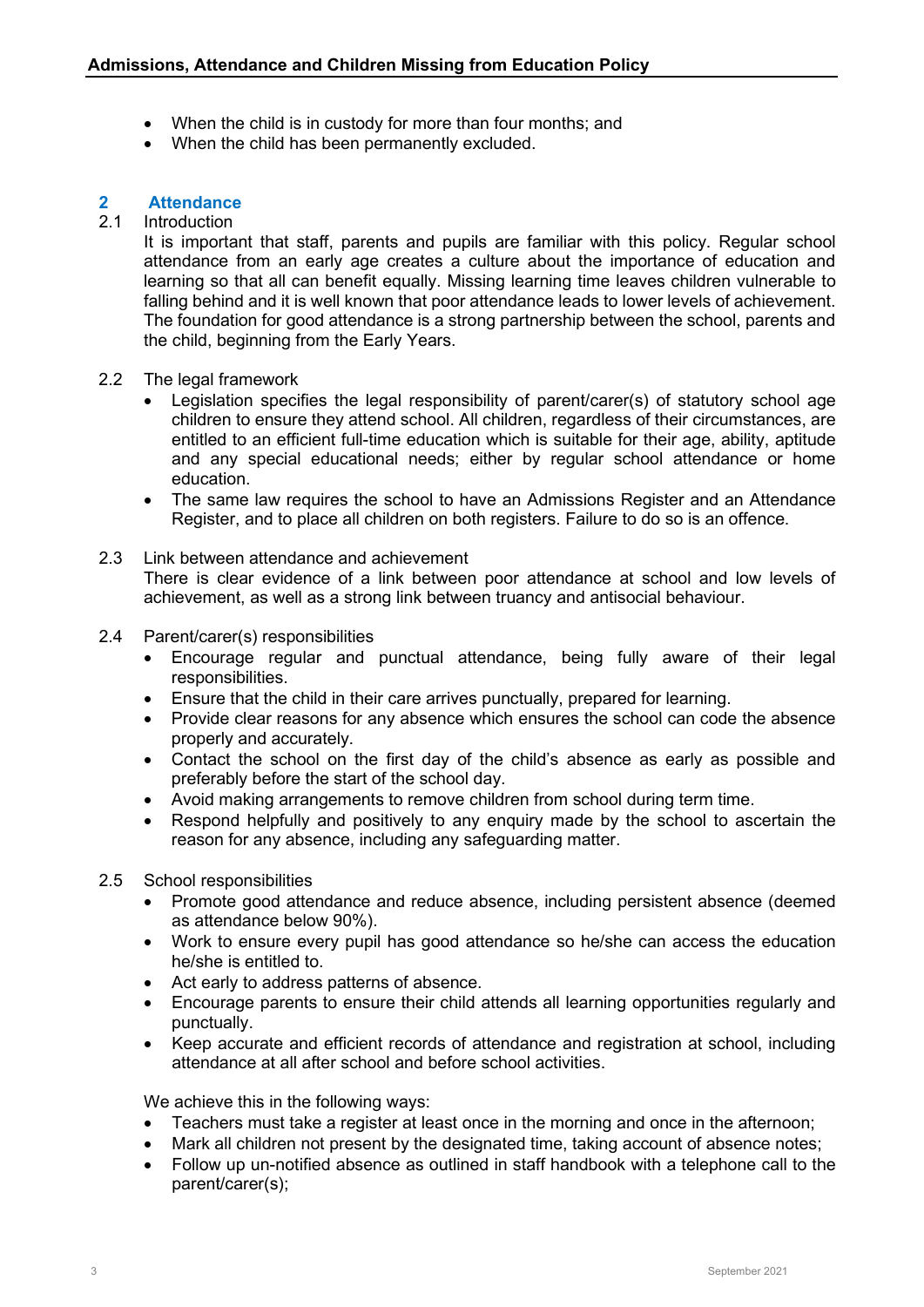- Monitor attendance and lateness and implement strategies for promoting improved awareness of attendance such as year groups or vulnerable children, as required, including the use of formal letters home;
- Report on patterns of attendance at Governance Meetings to safeguard and promote the welfare of pupils;
- Specifically monitor any persistent absence (individual attendance below 90%);
- Proper use of the school codes to record and monitor attendance and absence in a consistent way, including preservation of the entries on both the Admissions and Attendance Registers for a period of three years after it was made;
- Only the Headteacher or a member of staff acting on their behalf can authorise absence;
- Close discussion with the Designated Safeguarding Lead (DSL) to identify children causing concern, including interviewing children and parents regarding any unsatisfactory attendance;
- Close liaison with the Designated Safeguarding Lead (DSL) where there are concerns of children being missing from education – see Section 3 of this document;
- Implementing any agreed improvement strategies, such as referral to the local authority attendance services and/or children's social care in accordance with the Safeguarding and Child Protection Policy and Procedures; and
- Provide parent/carer(s) with the timings of the school day and the calendar via the school website and any other usual method such as the school newsletter, in advance.

#### 2.6 Good attendance

Our school considers good attendance to be that above 96%.

#### 2.7 Late arrival

It is essential that, if a pupil arrives late, they should sign in at the school office so our systems remain fully updated in case an evacuation of the school is necessary and in order that we know exactly where every pupil is at all times.

- 2.8 Leaving school early during the day
	- Pupils are not allowed to leave the site during the school day, unless accompanied by a member of staff or their known parent/carer; or to attend a school visit, an off-site scheduled lesson, or a sporting fixture. Sixth Form students may leave the school site if permission is granted by parents and they sign out in the school office.
	- If a pupil has to leave the school during the day for illness or a parent is required to collect them for a medical appointment, they are required to sign out at the School Office. Where there are known medical appointments, parents should notify the school in advance.

#### 2.9 Requests for absence from parent/carer(s)

- Schools, not parents, authorise absence. Requests to the school for granting permission for leave of absence to a pupil during term time must be made in writing in advance directly to the Head. The Head is only able to authorise leave of absence where exceptional circumstances relate to the application. Authorised leave is unlikely to be granted for the purpose of a family holiday.
- We ask that parents make contact with the school when a child is going to be absent for ill health reasons in order that the school can keep records updated and, importantly, so that the school can be kept informed of their progress to full health and anticipated return date. If necessary, the school may ask for medical evidence of any illness. We expect any absence for illness to be evidenced by a note from the parent/carer(s) as soon as possible.
- An absence is classified as unauthorised if a child is away from school without the permission of the Head in advance.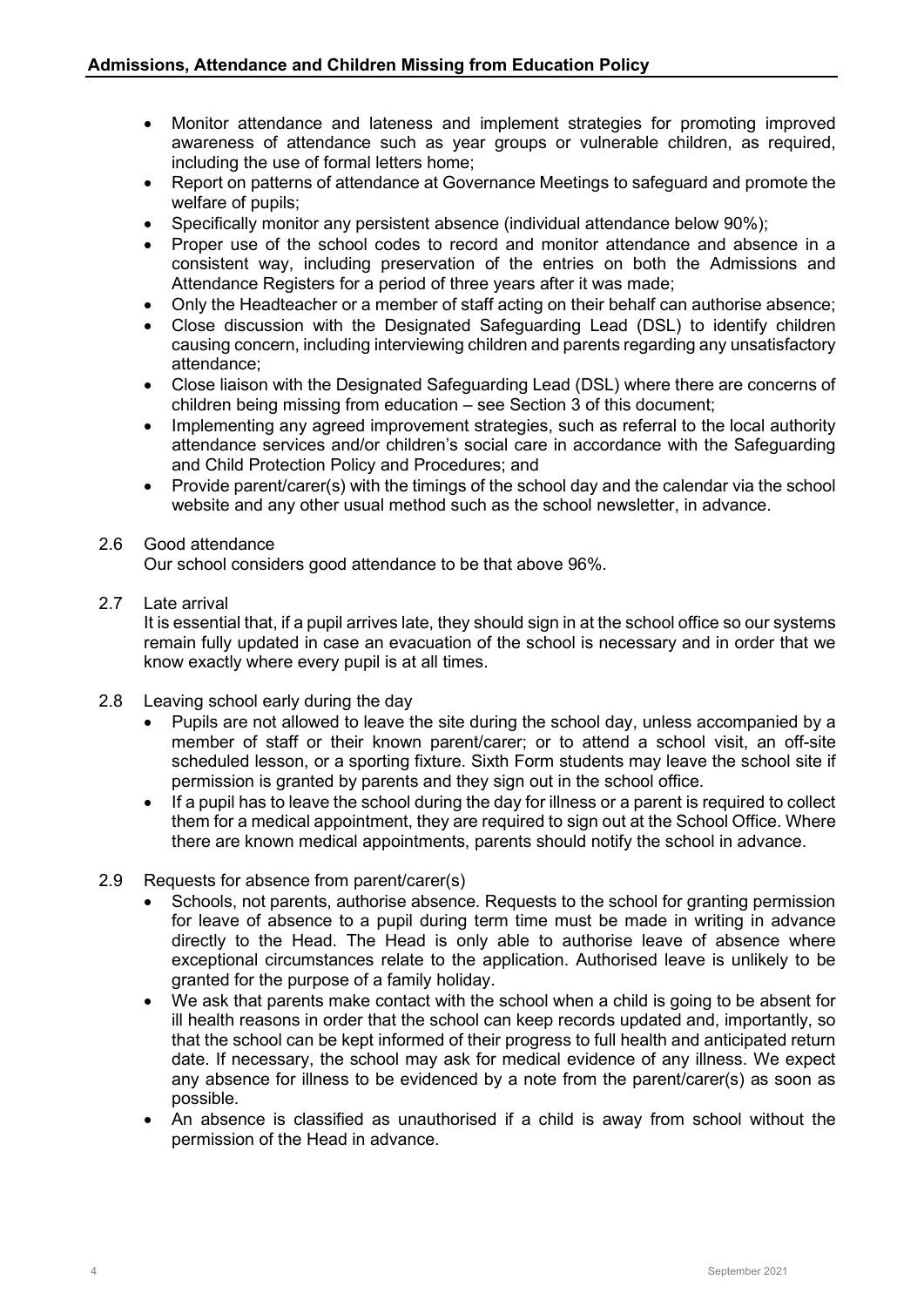#### 2.10 Persistent absentees

Persistent absentees are pupils with attendance below 90%. The school will contact the parent/carer(s) if their child's attendance approaches this threshold. If attendance does not improve, the school will contact the local authority in accordance with local authority procedures.

- 2.11 Maintaining records and reporting to the authorities The school's Attendance Register, kept by means of a computer, is backed up in the form of an electronic copy at least once a month.
- 2.12 Monitoring and review arrangements Attendance rates are reported regularly to the Cognita Board. Proprietorial Governors report on pupil attendance, as well as any patterns or trends of persistent absence from school. Representatives of the Proprietor scrutinise Admissions and Attendance Registers for compliance and safeguarding purposes.

#### **3 Children Missing from Education**

- 3.1 Introduction
	- 'Children missing from education are children of compulsory school age who are not registered pupils at a school and are not receiving suitable education otherwise than at a school.'
	- Children missing from education are at significant risk of underachieving, being victims of harm, exploitation or radicalisation, and becoming NEET (not in education, employment or training) later in life.

#### 3.2 Statutory guidance

The school will, as best practice, follow the guidance 'Children Missing from Education'.

https://assets.publishing.service.gov.uk/government/uploads/system/uploads/attachment\_d ata/file/550416/Children\_Missing\_Education - statutory\_guidance.pdf

- 3.3 School requirements
	- Schools must enter pupils on the Admissions Register at the beginning of the first day on which the school has agreed, or been notified, that the pupil will attend the school. If a pupil fails to attend on the agreed or notified date, the school should undertake reasonable enquiries to establish the child's whereabouts and consider notifying the local authority at the earliest opportunity.
	- Schools must monitor pupils' attendance through their daily register and promptly address poor or irregular attendance. It is important that a pupil's poor attendance is referred to the pastoral/safeguarding team who will decide next steps such as notifying local authority or social services.
	- Where a pupil has not returned to school for ten days after an authorised absence or is absent from school without authorisation for twenty consecutive school days, the school must make enquiries to establish the whereabouts of the child. A pupil's non-attendance must be referred to the safeguarding team who wil decide next steps such as notifying the local authority or social services.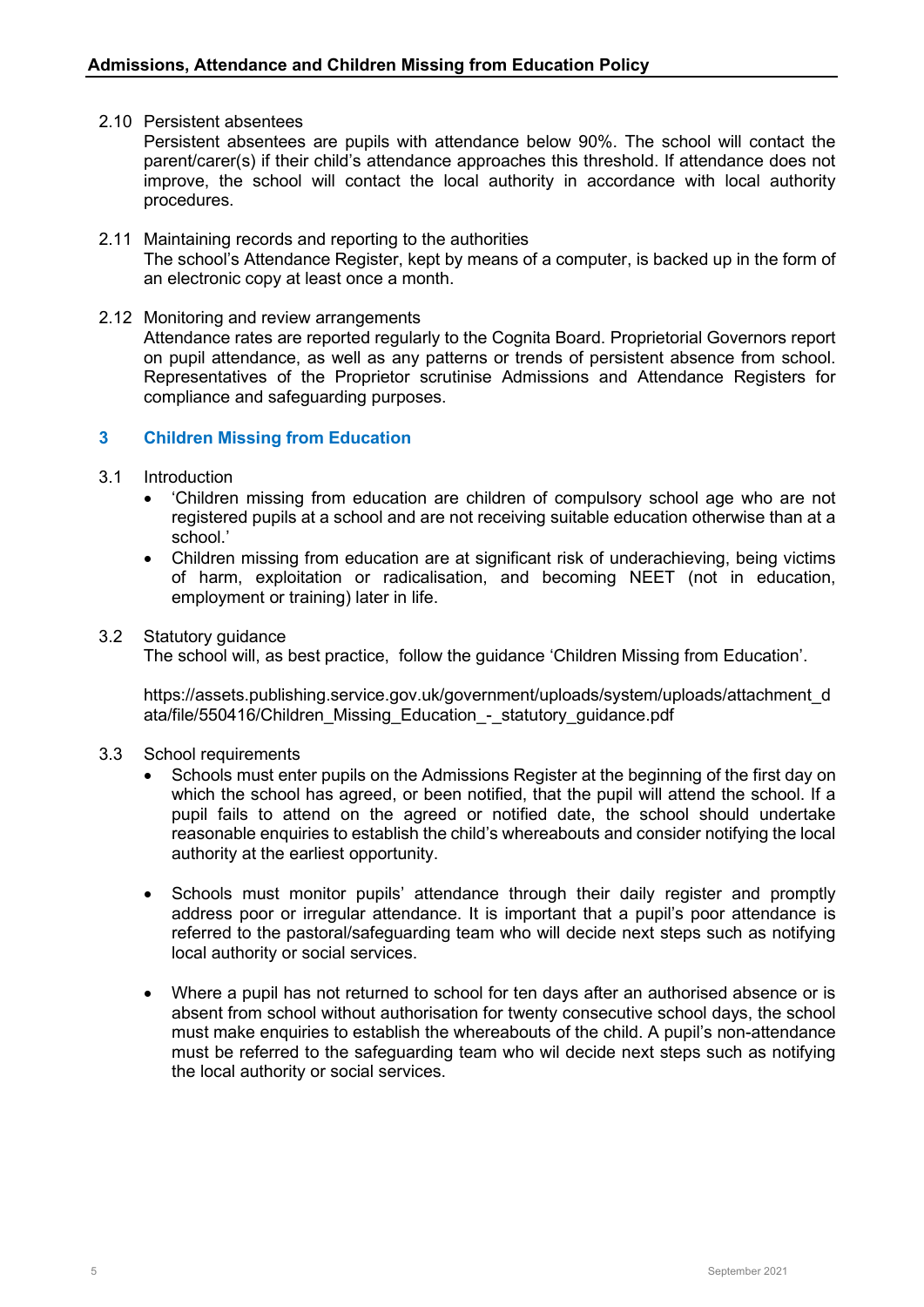#### 3.4 Safeguarding

- The school has a safeguarding duty in respect of its pupils, and as part of this will investigate any unexplained absences.
- Where there are safeguarding concerns about any child, the school will always follow its Safeguarding and Child Protection Policy, which includes reporting to the local authority.

#### **Annex – Attendance Guidance for Parents**

#### **Note – this section is intended to be used by schools to share with parents in whatever form is most appropriate.**

#### **Introduction**

Regular school attendance from an early age creates a culture about the importance of education and learning so that all can benefit equally. Missing learning time leaves children vulnerable to falling behind and it is well-known that poor attendance leads to lower levels of achievement. The foundation for good attendance is a strong partnership between the school, parents and the child, beginning from the early years.

#### **The legal framework**

Legislation in Spain specifies the legal responsibility of parent/carer(s) of statutory school age children to ensure they attend school.

The school is required to have an Admissions Register and an Attendance Register, and to place all children on both registers. Failure to do so is an offence.

#### **Link between attendance and achievement**

There is clear evidence of a link between poor attendance at school and low levels of achievement:

- Of pupils who miss more than 50% of school, only 3% manage to achieve five A\* to Cs including English and Maths;
- Of pupils who miss between 10% and 20% of school, only 35% manage to achieve five A\* to C GCSEs including English and Maths; and
- Of pupils who miss less than 5% of school, 73% achieve five A\* to Cs including English and Maths.

#### **Parent/carer(s) responsibilities**

- Encourage regular and punctual attendance, being fully aware of their legal responsibilities.
- Ensure that the child in their care arrives punctually, prepared for learning.
- Provide clear reasons for any absence which ensures the school can code the absence properly and accurately.
- Contact the school on the first day of the child's absence as early as possible and preferably before the start of the school day.
- Avoid making arrangements to remove children from school during term time.
- Respond helpfully and positively to any enquiry made by the school to ascertain the reason for any absence, including any safeguarding matter.

#### **School responsibilities**

- Promote good attendance and reduce absence.
- Work to ensure every pupil has good attendance so he/she can access the education he/she is entitled to.
- Act early to address patterns of absence.
- Encourage parents to ensure their child attends all learning opportunities regularly and punctually.
- Keep accurate and efficient records of attendance and registration at school, including attendance at all after school and before school activities.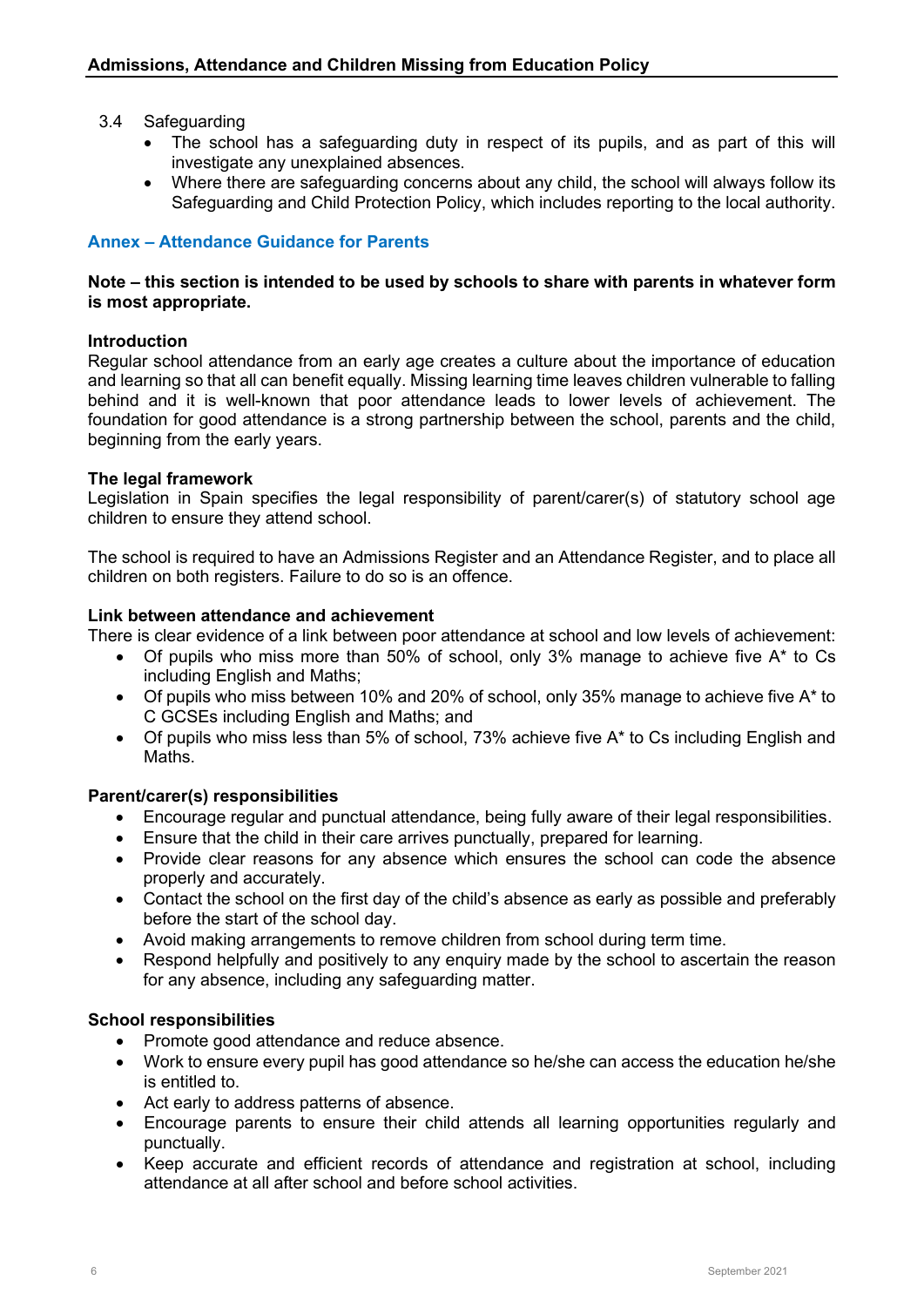#### **Late arrival**

It is essential that, if a pupil arrives late, they sign in at the school office so that our systems remain fully updated in case an evacuation of the school is necessary and in order that we know exactly where every pupil is at all times.

#### **Leaving school early during the day**

Pupils are not allowed to leave the site during the school day, unless accompanied by a member of staff or their known parent/carer; or to attend a school visit, an off-site scheduled lesson, or a sporting fixture. Sixth Form students may leave the school site if permission is granted by parents and they sign out in the school office.

If a pupil has to leave the school during the day for illness or a parent is required to collect them for a medical appointment, they are required to sign out at the school office. Where there are known medical appointments, parents should notify the school in advance.

#### **Requests for absence from parent/carer(s)**

Schools, not parents, authorise absence. Requests to the school for granting permission for leave of absence to a pupil during term time must be made in writing in advance directly to the Head. The Head is only able to authorise leave of absence where exceptional circumstances relate to the application. Authorised leave is unlikely to be granted for the purpose of a family holiday.

We ask that parents make contact with the school when a child is going to be absent for ill health reasons in order that the school can keep records updated and importantly, so that the school can be kept informed of their progress to full health and anticipated return date. If necessary, the school may ask for medical evidence of any illness. We expect any absence for illness to be evidenced by a note from the parent/carer(s) as soon as possible.

An absence is classified as unauthorised if a child is away from school without the permission of the Head in advance.

#### **Good attendance**

Our school considers good attendance to be above 96% but has an expectation of full attendance. The school will contact the parent/carer(s) if there are attendance concerns. If attendance does not improve, the school will contact the local authority in accordance with local authority procedures.